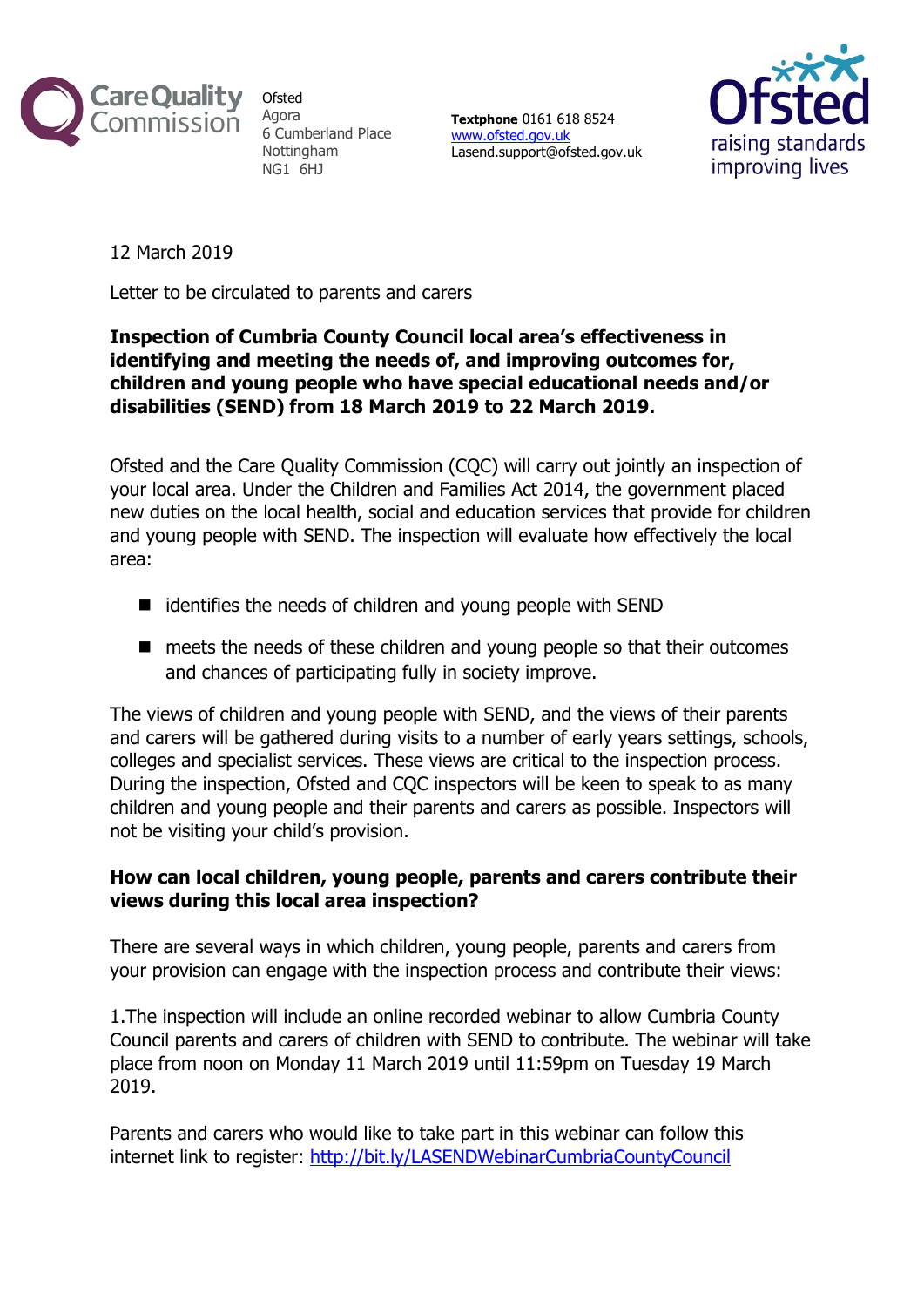



2. Parents and carers can contact their local Parent Carer Forum to request details of how they can attend the discussions held between parents and carers and the Ofsted/CQC inspection team. The local authority must also provide the details of this meeting.

3. Parents and carers can email their contributions to Lasend.support@ofsted.gov.uk.

4. Details about the local area SEND inspection will be available on your local authority's website and distributed through the local area's Clinical Commissioning Group/s (CCGs). Information about how children and young people with SEND can share their views about the local area's effectiveness should be included in the local offer.

During this inspection, the inspectors will collect information about children and young people in the area. They will be looking at local area records, speaking to area officers and leaders at educational settings, and speaking to children, young people and parents or carers. No names will be recorded, but some of the information collected may be capable of identifying a particular child, young person or adult. Ofsted and CQC will use this information to prepare their report, and for the purposes set out in their privacy notices. No information will be published that identifies any individual in the inspection report.

More information is available in the Ofsted and CQC privacy notices which can be found here:

https://www.gov.uk/government/publications/ofsted-privacy-notices/social-careofsted-privacy-notice#local-area-send-inspections

http://www.cqc.org.uk/about-us/our-policies/privacy-statement.

Ofsted's Data Protection Officer is the Director, Digital and Information who may be contacted at informationrequest@ofsted.gov.uk. CQC's Data Protection Officer is the Head of Governance and Legal Services who may be contacted at information.access@cqc.org.uk

While we understand that many parents and carers may have views on their experience that extend before the introduction of the reforms in September 2014, it is important that this date is used as the start for gathering evidence about the impact of the reforms. We would also like parents and carers to understand that we will not be able to follow up or comment upon individual cases. The inspection team will consider all communication from parents as part of the evidence when evaluating the effectiveness of the local area.